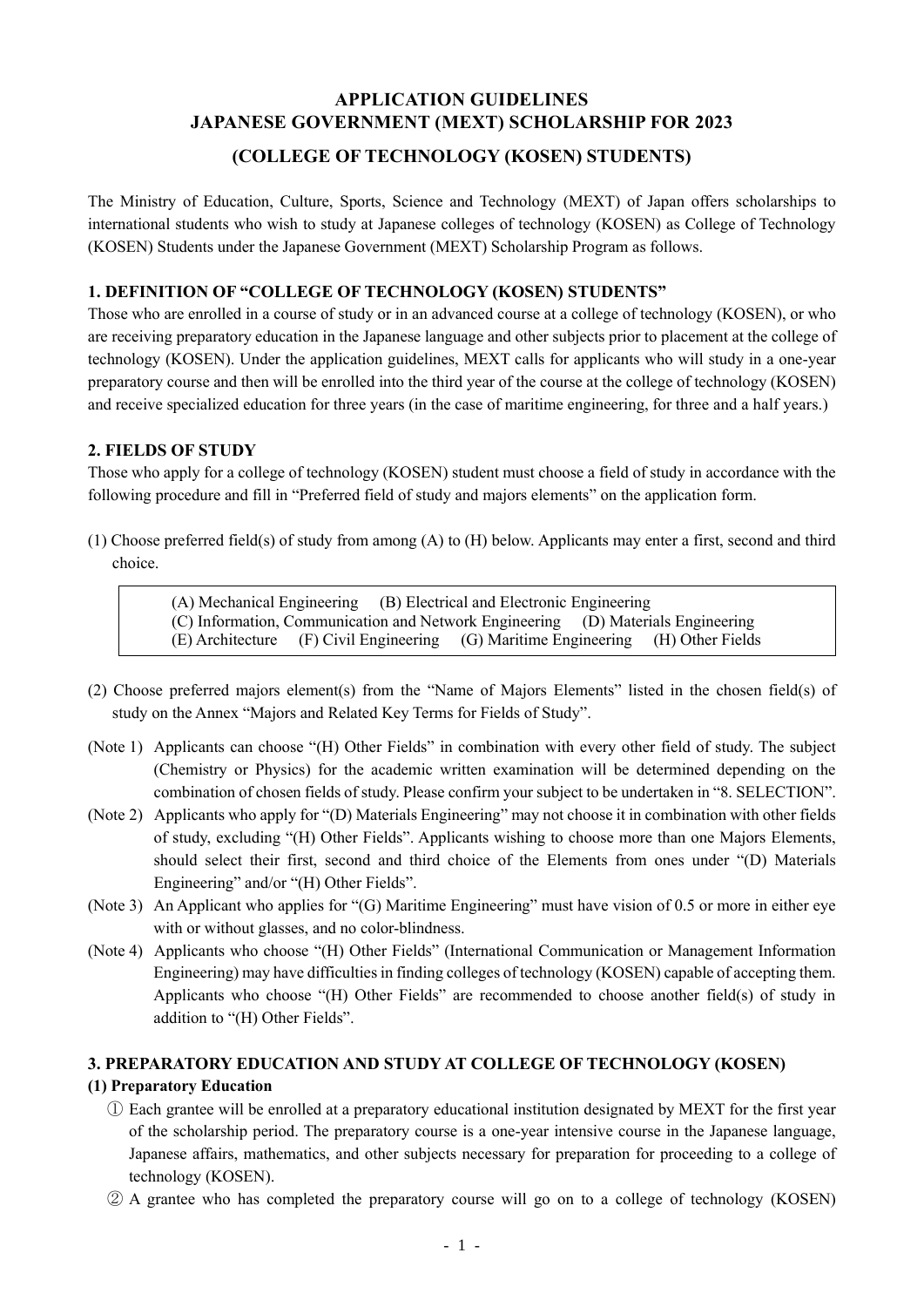designated by MEXT. If a grantee is determined to be incapable of completing the preparatory course, his/her scholarship will be cancelled and he/she will be required to return to his/her home country.

③ If a grantee cannot enter the college of technology (KOSEN) even though he/she has completed the preparatory education, his/her scholarship will be cancelled, and he/she will be required to return to his/her home country.

### **(2) College of Technology (KOSEN)**

- ① The college of technology (KOSEN) which the grantee who has completed the preparatory course enrolls will be decided by MEXT upon consultation with the college concerned. No objection by the grantee against the decision will be allowed.
- ② A college of technology (KOSEN) operates under a five-year course requiring graduation from a junior high school for entrance, but the grantees of this scholarship will be enrolled into the third year of the course at the college of technology (KOSEN) and receive specialized education for three years prior to graduation (or three and a half years for those who major in maritime engineering). A grantee who graduates will be awarded a diploma and an academic title of "Associate".
- ③ All classes will be given in the Japanese language.
- ④ After a five-year course, a two-year advanced course is offered by the college of technology (KOSEN) to provide a further level of education. If a grantee wishes to continue study at the advanced course as MEXT Scholarship student, the scholarship period should be extended upon successful examination by MEXT (See "5. (2) Extension of period of scholarship".) If a grantee completes the advanced course and passes the examination by the National Institution for Academic Degrees and Quality Enhancement of Higher Education (NIAD-QE), NIAD-QE awards a bachelor's degree to him/her.

### **(3) Change of Field of Study and Transfer to Another Institution**

- ① A grantee will not be permitted to change his/her field of study during the study at preparatory educational institution and college of technology (KOSEN).
- ② A grantee will not be permitted to transfer to another educational institution during the period of the preparatory education course or the course at the college of technology (KOSEN).

## **4. QUALIFICATIONS AND CONDITIONS**

MEXT accepts applications from international students for study in Japan who satisfy the following qualifications and conditions. Its aim is to foster human resources who will become bridges of friendship between the grantee's country and Japan through study in Japan and who will contribute to the development of both countries and the wider world.

- **(1) Nationality:** Applicants must have the nationality of a country that has diplomatic relations with Japan. An applicant who has Japanese nationality at the time of application is not eligible. However, persons with dual nationality who hold Japanese nationality and whose place of residence at the time of application is outside of Japan are eligible to apply aslong asthey choose the nationality of the other country and renounce their Japanese nationality by the date of their arrival in Japan (the acquisition of student status). The First Screening must be conducted at the Japanese Embassy or Consulate (hereinafter referred to "Japanese diplomatic mission") in the country of which the applicant chooses the nationality.
- **(2) Age:** Applicants, in principle, must be born between on or after April 2, 1998.

Exceptions are limited to cases in which MEXT deems that the applicant could not apply within the eligible age limit due to the situation or circumstances of the applicant's country (military service obligation, loss of educational opportunities due to disturbances of war, etc.) Personal circumstances (financial situation, family circumstances, state of health, circumstances related to applicant's university or place of employment, etc.) will not be considered for exceptions.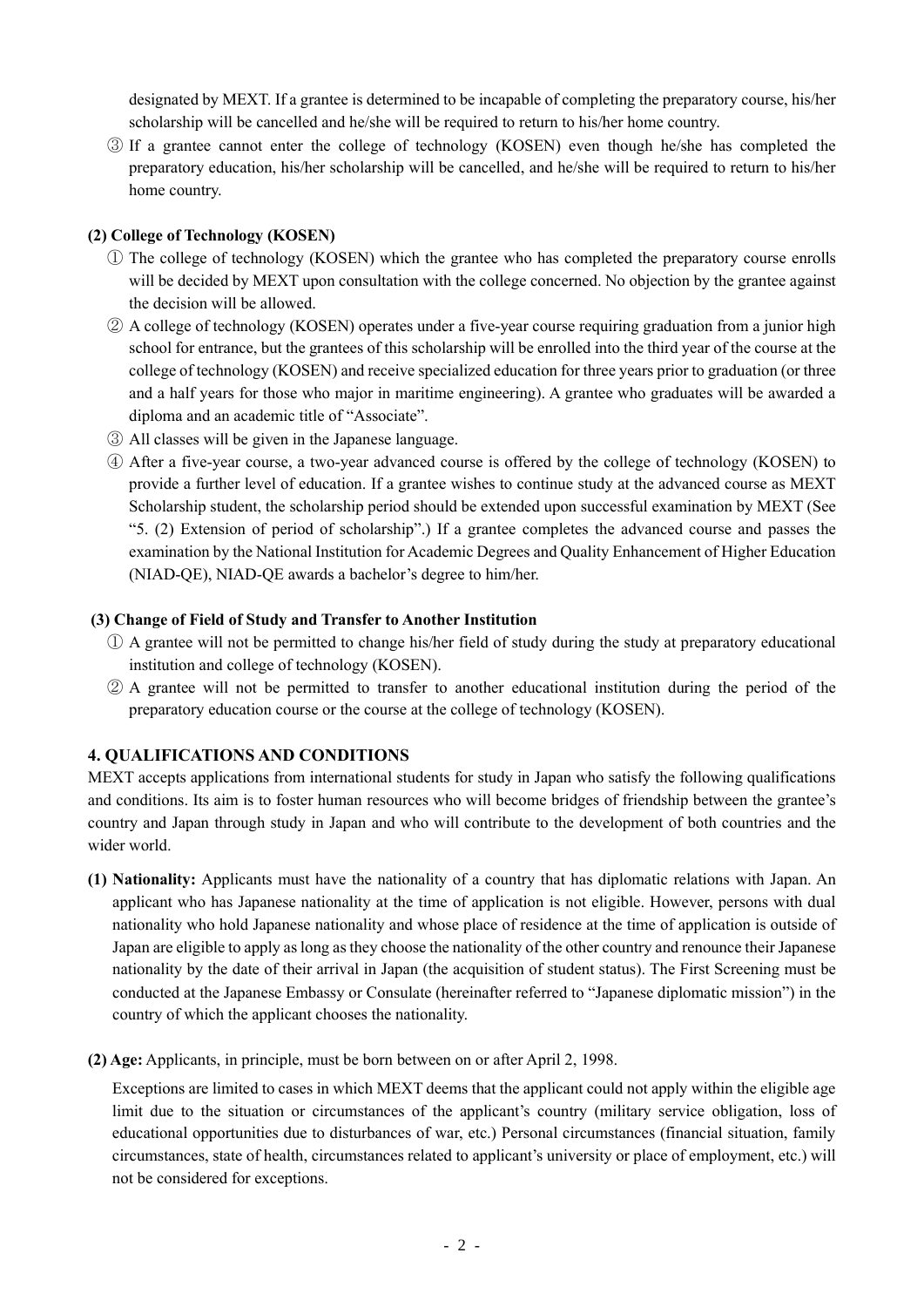- **(3) Academic Background:** Applicants must satisfy any one of the following conditions.
	- ① Applicants who have completed 11 years of schooling in countries other than Japan. (Applicants who will meet the above condition by March 2023 are eligible.)
	- ② Other than the above ① condition, applicants who are eligible for transfer admission to a third-year course at a college of technology (KOSEN) at the time of application.
- **(4) Japanese Language:** Applicants must be willing to learn Japanese. Applicants must be interested in Japan and be willing to deepen their understanding of Japan before and after arriving in Japan. In addition, in principle, applicants must be willing to receive college of technology (KOSEN) education in Japanese.
- **(5) Health:** Applicants must submit a health certificate in the prescribed format signed by a physician attesting that the applicant has no physical or mental conditions hindering the applicant's study in Japan.
- **(6) Arrival in Japan:** In principle, applicants must be able to arrive in Japan between April 1, 2023, and April 7, 2023. Departure from the home residence should be on or after April 1, 2023.

Excluding cases in which MEXT deems as unavoidable circumstances, the applicant must withdraw from this scholarship program if the applicant cannot arrive in Japan by the end of the specified period above which decided by MEXT or the accepting preparatory educational institution.

- **(7) Visa Requirement:** An applicant shall, in principle, newly obtain a "Student" visa at the Japanese diplomatic mission located in the applicant's country of nationality, and enter Japan with the residence status of "Student." Accordingly, even if the applicant already has other residence status ("Permanent resident," "Long-term resident," etc.), the applicant must change it to the "Student" status and re-enter Japan. Moreover, the applicant should be aware that after expiration of the status as a MEXT Scholarship student and even if the student again applies for their original resident status of "Permanent resident" or "Long-term resident," such resident statuses might not be necessarily granted. The applicant should also be aware that the scholarship will be cancelled if he/she arrived in Japan without a newly obtained "Student" visa.
- **(8) Non-Eligibility:** Those who meets any one of the following conditions are ineligible. If identified ineligible after being selected as a scholarship student, he /she must withdraw from the scholarship.
	- ① Those who are military personnel or military civilian employees at the time of their arrival in Japan or during the period of the payment of the scholarship;
	- ② Those who cannot arrive in Japan by the last date of the period specified by MEXT or the accepting institution;
	- ③ Those who are previous grantees of Japanese Government (MEXT) Scholarship programs (including those who withdraw from the scholarship program after the arrival in Japan). The Monbukagakusho Honors Scholarship for Privately-Financed International Students is not included in the Japanese Government (MEXT) Scholarship programs;
	- ④ Those who are currently also applying to another program under the Japanese Government (MEXT) scholarship system. This includes the programs for which scholarship payments will begin in FY2022, although their final selection results have not been decided yet, and the programs for which scholarship payments will begin in FY2023;
	- ⑤ Those who are already enrolled in a Japanese university or other institution with a residence status of "Student," or who are going to be enrolled, or plan to enroll, in a Japanese university or other institution as a privately-financed international student from the time of application to the MEXT scholarship program in the applicant's country until the commencement of the period for payment of the MEXT scholarship. However, this stipulation does not apply to privately-financed international students who, even though they are enrolled, or are planning to enroll, in a Japanese university or other institution, verifiably complete their studies before the start of the scholarship payment period, return to their home country at the time of the scholarship application, and newly acquire the "Student" residence status and come to Japan;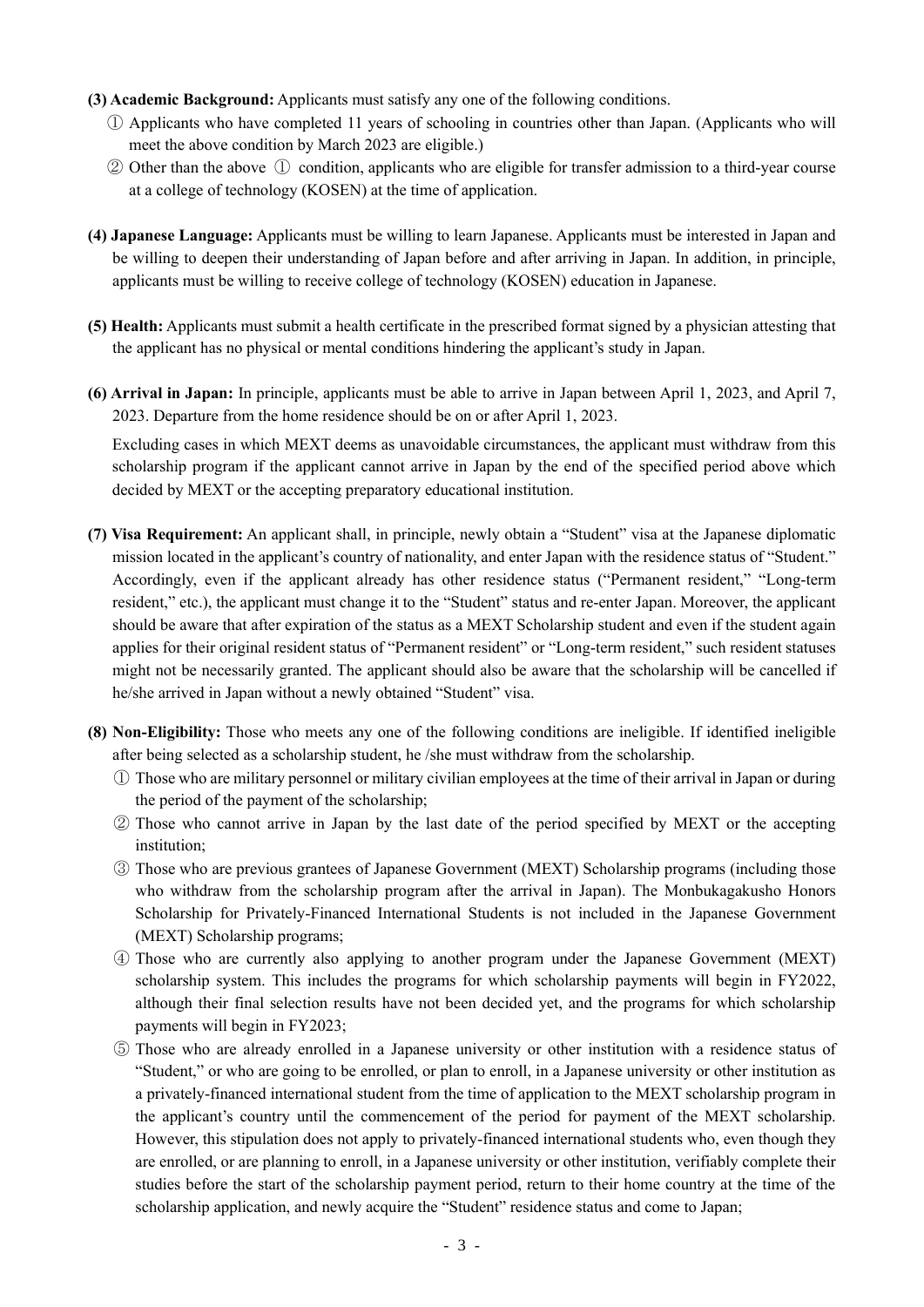- ⑥ Those who are planning to receive scholarship money from an organization other than MEXT (including a government organization of the applicant's country) on top of the scholarship money provided by MEXT after the start of the scholarship payment period;
- ⑦ Those who are expected to graduate at the time of application and cannot satisfy the condition of academic background by the deadline given;
- ⑧ Holders of dual nationality at the time of application who cannot verify that they will give up Japanese nationality by the time of the arrival in Japan (the acquisition of student status);
- ⑨ Those who change their residence status to that of other than "Student" after their arrival in Japan;
- ⑩ Those who plan to, from the time of application for the MEXT scholarship program, engage in long-term research (such as fieldwork or internship) outside Japan or plan to take a long-term leave of absence from the preparatory educational institution or the college of technology (KOSEN).
- **(9) Others:** MEXT Scholarship will be granted those who are willing to contribute to mutual understanding between Japan and their home country by participating in activities at schools and communities during their study in Japan while contributing to the internationalization of Japan. They shall also make efforts to promote relations between the home country and Japan by maintaining close relations with the university attended after graduation, cooperating with the conducting of surveys and questionnaires, and cooperating with relevant projects and events conducted by Japanese diplomatic missions after they return to their home countries.

### **5. PERIOD OF SCHOLARSHIP**

- (1) The scholarship period will last for four years from April 2023 to March 2027, including one-year preparatory education in the Japanese language and other subjects due to be provided upon arrival in Japan. For scholarship grantees majoring in maritime engineering, the scholarship period will be four and a half years, lasting up to September 2027.
- (2) Extension of period of scholarship: If a grantee graduates from a college of technology (KOSEN), is admitted for enrollment in an advanced course at a college of technology (KOSEN) or in a university as a third-year transfer student and has outstanding academic achievement that meets certain criteria, he/she may have the period of his/her scholarship extended upon successful examination by MEXT.

#### **6. SCHOLARSHIP BENEFITS**

- **(1) Allowance:** 117,000 yen per month. A supplemental regional allowance of 2,000 yen or 3,000 yen per month will be added to the monthly scholarship amount for the grantees studying or conducting research in specially designated regions. Due to the situation of the Japanese Government's budget, the amount of payment may be subject to change each fiscal year. If a grantee is absent from the college of technology (KOSEN) or preparatory educational institution for an extended period, the scholarship shall be suspended for that period.
- **(2) Education Fees:** Fees for the entrance examination, matriculation, and tuition at colleges of technology (KOSEN) and preparatory educational institutions will be paid by MEXT.

#### **(3) Traveling Expenses**

① **Transportation to Japan:** MEXT will stipulate the travel schedule and route, and provide an airline ticket to grantees who will arrive in Japan during the specified period stated in "4. (6) Arrival in Japan". The airline ticket will be an economy-class ticket for the flight from the international airport closest to the grantee's residence (in principle, the country of nationality) to an international airport in Japan used on the normal route to the accepting institution. The grantee shall bear at his/her own expense all costs related to domestic travel from the grantee's residence to the nearest international airport, airport taxes, airport usage fees, special taxes necessary for travel, travel expenses within Japan (including airline transit costs), travel insurance expenses, carry-on luggage or unaccompanied baggage expenses, etc. The grantee shall also bear at his/her own expense travel and lodging costs incurred in a third country if the grantee must travel to a third country before coming to Japan for visa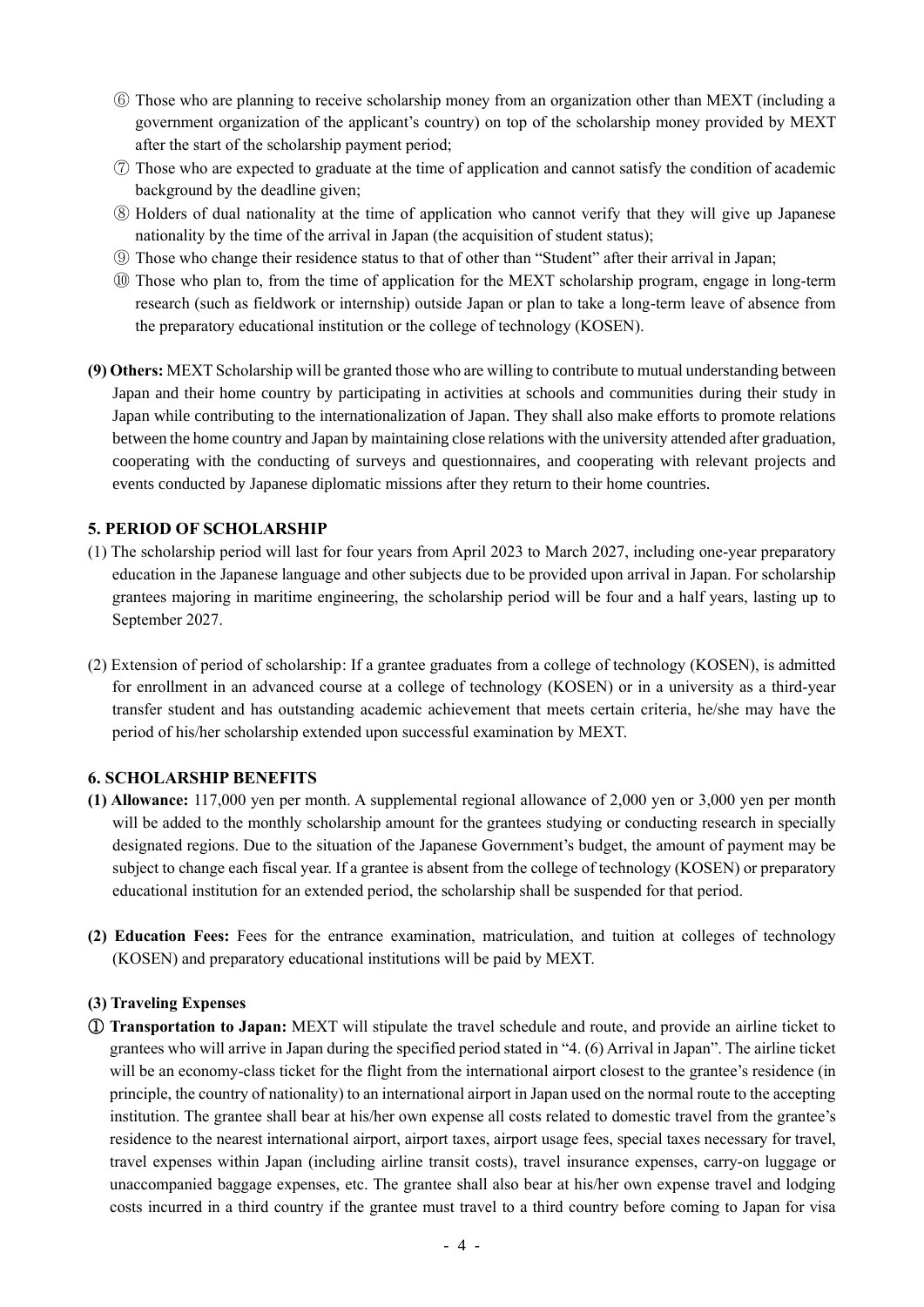purposes because there are no Japanese diplomatic missions in his/her country, or if there are no direct flights from the grantee's country of residence to Japan. MEXT will provide an economy-class airline ticket from the grantee's country of residence to the said third country, and from the third country to an international airport in Japan used on the normal route to the accepting institution. In principle, the address given in the space for "Your address before departure for Japan" on the application form shall be recognized as the "residence," and the airline ticket will be arranged for a flight from the international airport nearest to that address. Except for cases when the grantee must travel to a third country to obtain a visa, MEXT will not provide an airline ticket for cases of travel to Japan from a country other than the grantee's country of residence due to the grantee's personal circumstances. If a grantee will arrive in Japan before or after the specified period stated in "4. (6) Arrival in Japan", travel expenses will not be paid.

② **Transportation from Japan:** Based on the application by the grantee, MEXT will provide an airline ticket to grantees who shall graduate the college of technology (KOSEN) and return to the home country by the end of the final month of the period of scholarship (See "5. PERIOD OF SCHOLARSHIP") designated by MEXT. MEXT shall provide an economy-class airline ticket from the international airport in Japan used for the normal route to and from the accepting institution to the international airport (in principle, in the country of nationality) nearest to the returning recipient's residence. The grantee shall bear at his/her own expense all costs related to travel from the grantee's residence in Japan to the nearest international airport, airport taxes, airport usage fees, special taxes necessary for travel, travel expenses within the country of nationality (including airline transit costs), travel insurance expenses, carry-on luggage or unaccompanied baggage expenses, etc. If a grantee returns to the home country before the end of the period of scholarship due to personal circumstances, or reasons stated in "7. SUSPENSION OF PAYMENT OF SCHOLARSHIP", MEXT will not pay for the returning travel expenses.

If a grantee continues to stay in Japan after the scholarship period has ended in cases such as proceeding to further education or being employed in Japan, travel expenses for a temporary return will also not be paid.

#### **7. SUSPENSION OF PAYMENT OF SCHOLARSHIP**

Payment of the scholarship will be cancelled for the reasons given below. Should any of the following reasons apply, the grantee may be ordered to return a part of, or all of, the scholarship paid up to that time. Payment of the scholarship may also be stopped during the period up to the decision on the disposition of the matter.

- ① A grantee is determined to have made a false statement on his/her application;
- ② A grantee violates any article of his/her pledge to the Minister of Education, Culture, Sports, Science and Technology;
- ③ A grantee violates any Japanese laws and is sentenced and imprisoned for an indefinite period or for a period of exceeding 1 year;
- ④ A grantee is suspended from his/her college of technology (KOSEN) or preparatory educational institution or receives other punishment, or is removed from enrollment; as a disciplinary action in accordance with school regulations of the accepting institution;
- ⑤ It has been determined that it will be impossible for a grantee to complete the course within the standard period of study because of poor academic grades or suspension or absence from the college or preparatory educational institution;
- ⑥ A grantee came to Japan without newly acquiring the "Student" residence status, or changed his/her residence status to one other than "Student";
- ⑦ A grantee has received another scholarship (excluding those specified for research expenditures);
- ⑧ A grantee proceeds to a more advanced level of education without receiving approval for an extension of the period of the scholarship.

#### **8. SELECTION**

(1) The Japanese diplomatic missions will conduct the First Screening of applicants by means of examination of submitted application documents, written academic examinations and interviews.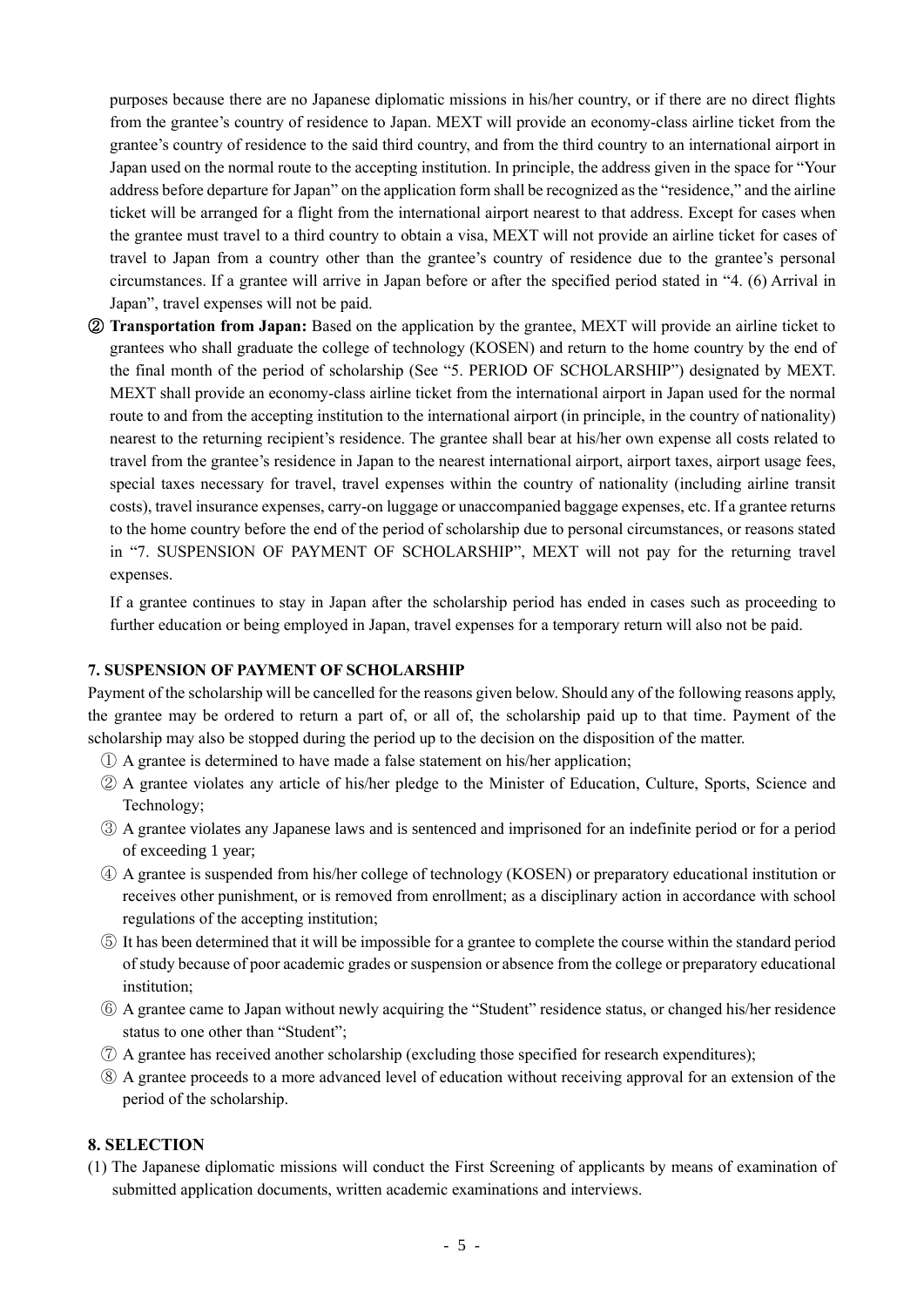### ① Subjects of Written Academic Examinations (to be undertaken by all applicants)

<Fields of Study>

(B) Electrical and Electronic Engineering<br>
(B) Materials Engineering (D) Materials Engineeri©(E) Architecture  $\odot$  Information, Communication and Network Engineering (F) Civil Engineering (G) Maritime Engineering (H) Other Fields

| Chosen Field of Study                  | <b>Subjects</b>                                                               |
|----------------------------------------|-------------------------------------------------------------------------------|
| D)                                     | Japanese, English, Mathematics, and Chemistry                                 |
| $(A), (B), \mathbb{O}), (E), (F), (G)$ | Japanese, English, Mathematics, and Physics                                   |
| H)                                     | Japanese, English, Mathematics, and either Chemistry or Physics <sup>**</sup> |

※ Applicants who combine (H) and (D) as his/her choice of fields of study must undertake Chemistry.

※ Applicants who combine (H) and the fields of study other than (D) as his/her choice of fields of study must undertake Physics.

※ Applicants who choose (H) only can designate either Chemistry or Physics in his/her preference. Please specify which subject you will undertake on your application form.

② Calculators and other devices may not be used during the written examinations.

- (2) The date and time of the notification of the results of the First Screening will be specified separately by the Japanese diplomatic mission in the applicant's country; the reasons for the results of the screening will not be disclosed. Those who pass the First Screening will not necessarily be selected as the MEXT Scholarship Students.
- (3) Applicants who have passed the First Screening will be recommended to MEXT. MEXT will then conduct the Second Screening of the recommended applicants and decide the scholarship grantees. MEXT selects candidates from each field of study.
- (4) Applicants will be informed of the final selection results by the Japanese diplomatic mission in the applicant's country by the end of January 2023. The reasons for the results will not be disclosed. Any objections to the decision on the university of placement will not be accepted.

## **9. APPLICATION DOCUMENTS**

Applicants must submit the following documents to the Japanese diplomatic mission in the country of the applicant's nationality by the designated deadline. The submitted documents will not be returned.

| No.                                  | Documents                                                                                    | original | copy                                              | Remarks                                                                                                                                                       |
|--------------------------------------|----------------------------------------------------------------------------------------------|----------|---------------------------------------------------|---------------------------------------------------------------------------------------------------------------------------------------------------------------|
| $\textcircled{\scriptsize{1}}$       | <b>Application Form</b>                                                                      |          | $\left(\begin{array}{c} \cdot \end{array}\right)$ | Use the FY2023 Application Form. (See Note 4.)                                                                                                                |
| $^{\small{\textcircled{\small{2}}}}$ | Academic transcript(s) for all<br>school years of last<br>school/university attended         |          |                                                   | A transcript issued either by the school/university<br>attended or by the 'pplicant's national government.<br>(See Note 5.)                                   |
| 3                                    | Certificate $(s)$ of graduation of<br>school/university attended                             |          |                                                   | If the applicant has not yet graduated, submit a<br>certificate of prospective graduation from the<br>school/university. (See Note 6)                         |
| $\left( 4\right)$                    | Recommendation letter from<br>either a class teacher or<br>principal of last school attended |          |                                                   | Free format. A sample format is available. (See Note<br>7.)                                                                                                   |
| 5                                    | Medical certificate                                                                          |          |                                                   | Use the FY2023 certificate form. (See Note 8.)                                                                                                                |
| 6                                    | Certificate of enrollment                                                                    |          |                                                   | Only for those currently enrolled in a university.                                                                                                            |
| (7)                                  | Certificate of language<br>proficiency                                                       |          | (2 copies)                                        | Only in case the applicant has documents attesting to<br>competency in Japanese or English; submit 2 copies.<br>No original document necessary. (See Note 9.) |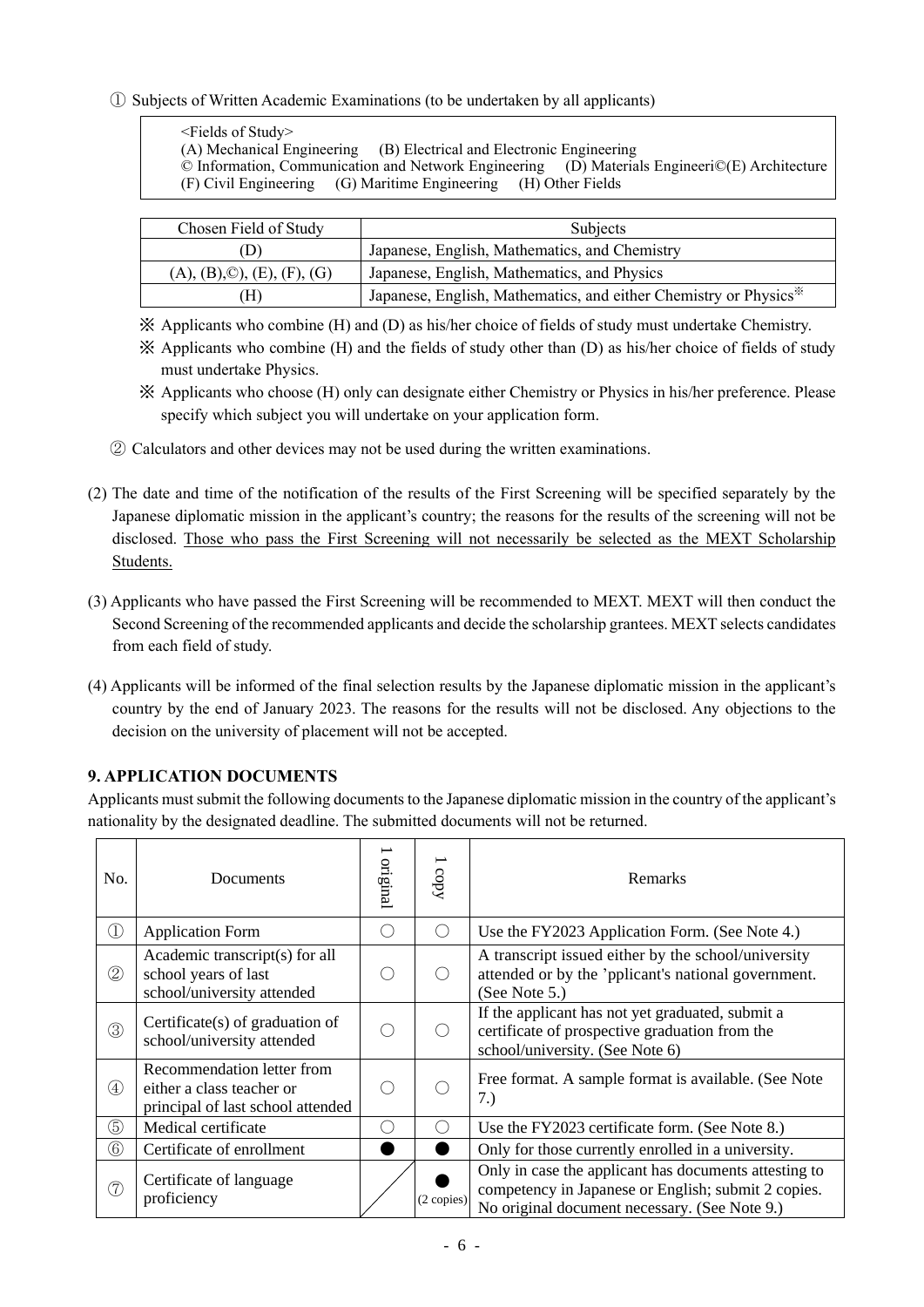- (Note 1) Documents indicated by the white circle  $(\bigcirc)$  must be submitted by all the applicants. Documents indicated by the black circle  $\odot$  should be submitted only if applicable.
- (Note 2) These documents must be written in Japanese or English, or translation in either of these languages should be attached.
- (Note 3) The applicants must submit two application packets: one is a complete set of original documents and the other is a complete set of their copies. Ensure that there is no missing information in the application form when printing out. Write the document number from  $\overline{1}$  to  $\overline{7}$  (refer to the numbers in the table above) in the upper right-hand corner of the first page for all the documents.
- (Note 4) The applicant's photograph to be attached to the Application Form should be of clear quality, taken within six months of submission, and printed on paper specially for photographs. The photograph should be 4.5 x 3.5 cm., upper-body, full-faced, no hats. Please write applicant's name and nationality on the back of the photograph. The photograph data can be pasted to the Application Form and printed out.
- (Note 5) Applicants must submit the following documents according to his/her academic background:
	- (a) Applicants who are attending, or have graduated from, an upper secondary school: an academic transcript of the upper secondary school;
	- (b) Applicants who are attending, or have already graduated from, a university: academic transcripts from both the upper secondary school and the university.

The academic transcripts should show the grade scale applied and the grades earned by the applicant in all the subjects studied for each year of study at the school or the university. Those who are currently attending an upper secondary school or a university must also submit the academic transcript that covers the period from the year of enrollment to the term for which grades have been determined at the time of application for the scholarship. Those who are attending an upper secondary school or a university must also submit a transcript when he/she graduates from that school or university by the time selection results are finalized. In the case that the last school offers a single-structure education system consisting of a lower and upper secondary level or a primary and secondary level, the necessary academic transcripts to be submitted shall cover all school years of upper secondary education.

- (Note 6) Applicants must submit the following documents according to his/her academic background:
	- (a) Applicants who are attending an upper secondary school: a certificate of prospective graduation from the upper secondary school;
	- (b) Applicants who have already graduated from an upper secondary school: a certificate of graduation from the upper secondary©hool;
	- (c) Applicants who are attending a university: a certificate of graduation from the upper secondary school (in addition, they must submit a  $\circled$  certificate of enrollment.);
	- (d) Applicants who have already graduated from a university: certificates of graduation from both the upper secondary school and the university.

A copy of the graduation certificate is acceptable if the copy is attested by an authorized official of the school. Do not submit the originals as the submitted documents will not be returned. Those who are attending an upper secondary school or a university must also submit a certificate of graduation when he/she graduates from that school or university by the time selection results are finalized.

- (Note 7) A recommendation letter for those who are attending an upper secondary school or a university should be issued by that school or university they are attending. A recommendation letter for those who graduated from an upper secondary school or a university should be issued by that school or university.
- (Note 8) An applicant who applies for "(G) Maritime Engineering" and has vision of less than 0.5 without glasses must fill in vision of more than 0.5 with glasses on the certificate form.
- (Note 9) If printing out the certificates from the Internet, print out and submit a page showing the applicant's name and the details of the relevant qualification (level, score, etc.). The date of issue of the certificates should be no earlier than two years from the date of application to the Japanese diplomatic mission.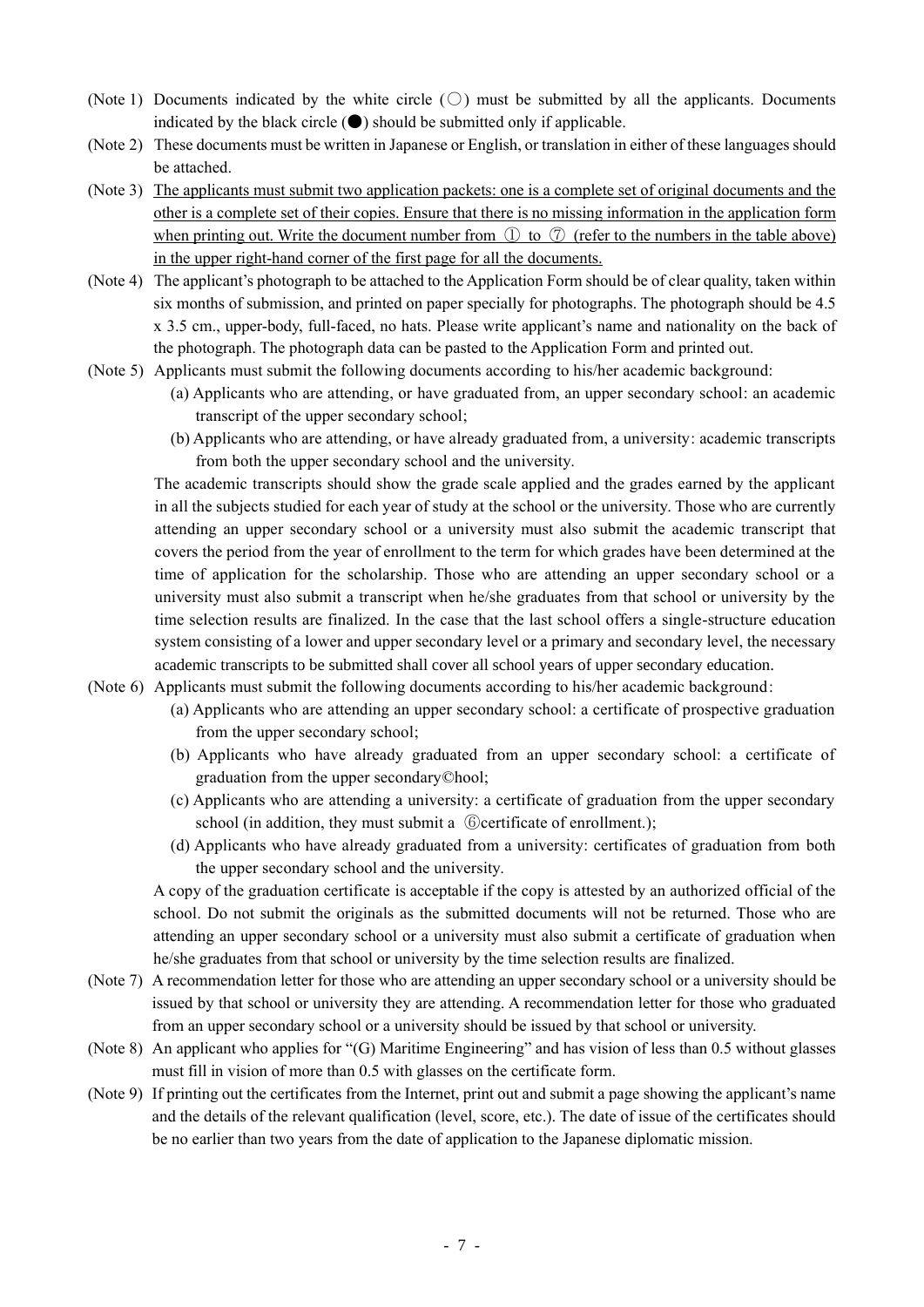#### **10. UNAVOIDABLE CIRCUMSTANCES**

In the event of unavoidable or unforeseen circumstances, Japanese Government reserves the right to change or cancel the arrival date, scholarship, and contents of the application guidelines here within, at any time before or after notification of the results of the final selection.

Unavoidable Circumstances are defined as events whose effects could not reasonably be prevented or controlled by MEXT or Ministry of Foreign Affairs (including Embassies and Consulate generals of Japan) including but not limited to acts of God, acts of government (including local government, hereafter referred to as government), acts of government authorities (including limitations on travel or immigration enacted by the Japanese government or other foreign countries' government due to the event of infectious disease), compliance with law, regulations or orders, fire, flooding and torrential rain, earthquakes, acts of war (regardless of a declaration of war), revolt, revolution or rebellion, strike, or lockout.

### **11. NOTES**

- (1) The grantees are advised to learn, before departing for Japan, the Japanese language and to acquire information about Japanese weather, climate, customs, college education, and conditions of the college to attend in Japan, as well as about the difference between the Japanese legal system and that of his/her home country.
- (2) As the first installment of the scholarship payment will be made from one month to one and a half months after the grantee's arrival in Japan, the grantee is recommended to bring at least approximately US\$2,000 with him/her to Japan to cover immediate living expenses and other necessary expenses.
- (3) The scholarship payments will be transferred to the bank account of Japan Post Bank (JP Bank) opened by each grantee after the arrival in Japan. MEXT will not transfer the scholarship payments to other account.
- (4) Grantees must enroll in National Health Insurance (Kokumin Kenko Hoken) upon arrival in Japan.
- (5) It is suggested that grantees acquire a "My Number Card" upon arrival in Japan.
- (6) Accommodations:
	- ① In principle, each grantee will be able to live in a dormitory during the preparatory education. Expenses relating to accommodations will be borne by the grantee.
	- ② After entering a college of technology (KOSEN), a grantee will be able to live in a dormitory belonging to the college. Expenses relating to accommodations will be borne by the grantee.
- (7) Information regarding the MEXT Scholarship Students (name, gender, date of birth, nationality, accepting college/university/graduate school/undergraduate school, field of specialty, period of enrolment, career path after completion of scholarship, contact information [address, telephone number, e-mail address]) may be shared with other relevant government organizations for the purpose of utilization for international students programs implemented by the Japanese Government (support during period of study in Japan, follow-up survey, improvement of the international student system).

Information regarding MEXT Scholarship Students (excluding date of birth and contact information) may be included in publicity materials prepared by the Japanese Government for promoting the acceptance of international students in Japan, particularly in order to introduce former MEXT Scholarship Students who are playing active roles in countries around the world.

These matters are included in the Pledge stipulating rules and regulations which MEXT Scholarship Students must comply with and submit when they have been granted the Scholarship.

(8) The English texts attached to the Application Guidelines and the Application Form are for complementary use only. English expressions do not change the Japanese content.